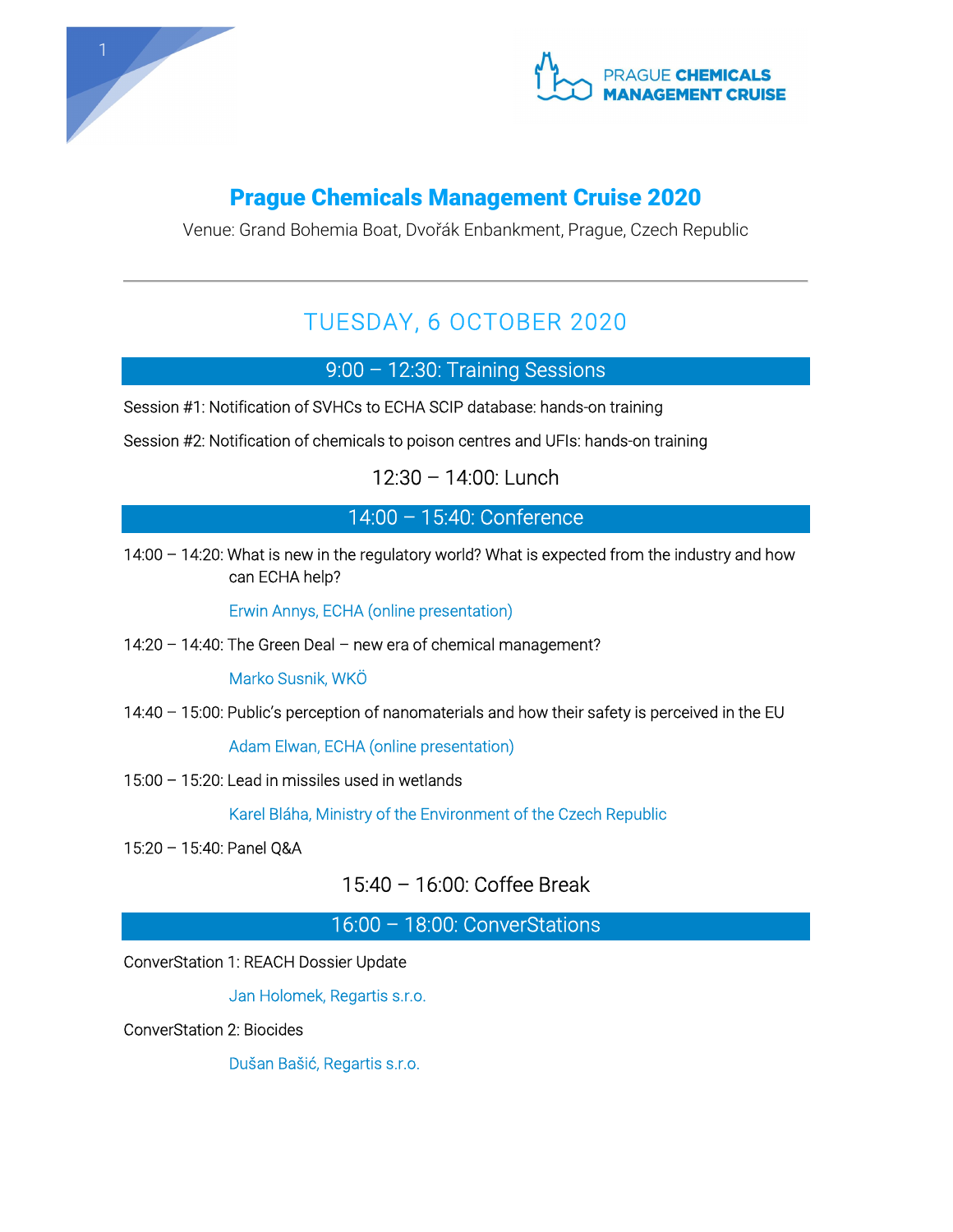

Converstation 3: Green deal future strategy for chemical management. Circular economy

Karel Bláha, Ministry of Environment of the Czech Republic

ConverStation 4: Enforcement of the chemical regulation in the EU

Oldřich Jarolím, Czech Environmental Inspectorate

ConverStation 5: Non-EU Regulations – Turkey

Elif Koç, CHEMLEG

ConverStation 6: Non-EU Regulations – Russia

Alexey Mantsev, Ecovostok

ConverStation 7: Non-EU Regulations – Korea

Bryan Zhou, CIRS

ConverStation 8: PCN and SCIP – new requirements to submit information to ECHA

Dragana Bašič, Regartis s.r.o.

ConverStation 9: Chemical management of Electronics

Jana Trávníčková, Regartis s.r.o.

ConverStation 10: Other European Legislations

**TBA** 

ConverStation 11: Open Discussion Table

Aleš Bártl, Keller and Heckmenn LLP

18:30 – 22:30 Networking Cruise with complimentary buffet dinner

2